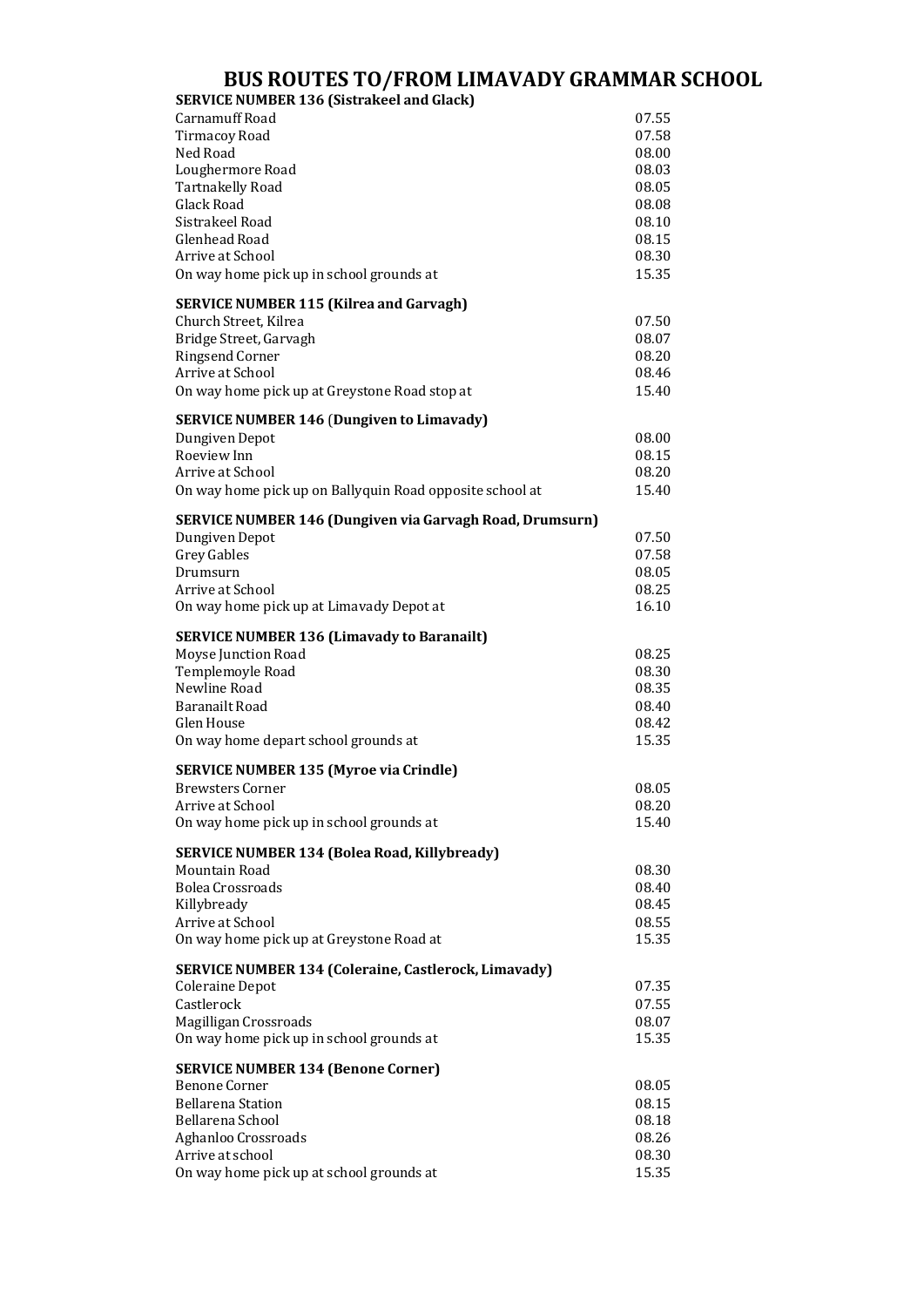| <b>SERVICE NUMBER 134 (Limestone Road)</b>                       |                |
|------------------------------------------------------------------|----------------|
| Limestone Road                                                   | 08.05          |
| <b>Bellarena Station</b>                                         | 08.10          |
| Aghanloo Crossroads                                              | 08.18          |
| Arrive at school                                                 | 08.30          |
| On way home pick up in school grounds at                         | 15.35          |
| <b>SERVICE NUMBER 141 (Coleraine, Macosquin, Limavady)</b>       |                |
| Loreto College                                                   | 08:29          |
| Greenhall Highway                                                |                |
| Macosquin                                                        | 08:35          |
| Limavady                                                         | 09:05          |
|                                                                  |                |
| <b>SERVICE NUMBER 143</b>                                        |                |
| Campsie                                                          | 07.50          |
| On way home pick up in school grounds at                         | 15.30          |
| <b>SERVICE NUMBER 143 (Londonderry, Limavady via Eglinton)</b>   |                |
| Londonderry Depot                                                | 07.45          |
| Eglinton                                                         | 08.10          |
| Greysteel                                                        | 08.15          |
| Ballykelly                                                       | 08.26          |
| Arrive at school                                                 | 08.40          |
| On way home pick up in school grounds at                         | 15.35          |
| <b>SERVICE NUMBER 143</b>                                        |                |
| King's Lane, Ballykelly                                          | 08.40          |
| Arrive at school                                                 | 08.55          |
| On way home pick up in school grounds at                         | 15.35          |
| <b>SERVICE NUMBER 146 (Drumsurn via Mill Road)</b>               |                |
| Drumsurn Village                                                 | 08.05          |
| Arrive at school                                                 | 08.25          |
| On way home pick up in school grounds for Drumsurn or Kilhoyle   | 15.40          |
| <b>SERVICE NUMBER 146</b>                                        |                |
| Drum Road                                                        | 07.50          |
| Gortnaghey                                                       | 08.00          |
| Eakins Corner                                                    | 08.05          |
|                                                                  |                |
| Burnfoot                                                         | 08.10          |
| Largy Pillars                                                    | 08.15          |
| Arrive at school                                                 | 08.25          |
| On way home pick up at Grammar gate or townside or depot         | 15.50          |
|                                                                  |                |
| <b>SERVICE NUMBER 143</b>                                        |                |
| Rising Sun, Greysteel                                            | 08.05<br>15.30 |
| On way home pick up in school grounds at                         |                |
| <b>SERVICE NUMBER 148 (Claudy via Feeny)</b>                     |                |
| Claudy                                                           | 07.45          |
| Feeny                                                            | 07.55          |
| Arrive at school                                                 | 08.25          |
| On way home pick up on Ballyquin Road opposite school            | 15.45          |
| <b>SERVICE NUMBER 152</b>                                        |                |
| Dellwood                                                         | 08.05          |
| Eglinton                                                         | 08.10          |
| On way home pick up in school grounds at                         | 15.40          |
| <b>SERVICE NUMBER 152 (Londonderry via Drumahoe, Tamnaherin)</b> |                |
| Thompsons Corner                                                 | 07.40          |
| Lettershandoney                                                  | 07.50          |
| Tamnaherin                                                       | 07.55          |
| Eglinton                                                         | 08.05          |
| On way home pick up in school grounds at                         | 15.40          |
| <b>SERVICE NUMBER 152</b>                                        |                |
| Slaughmanus Crossroads                                           | 07.40          |
| Craigbrack Road<br>Orrs Corner                                   | 07.50<br>07.55 |